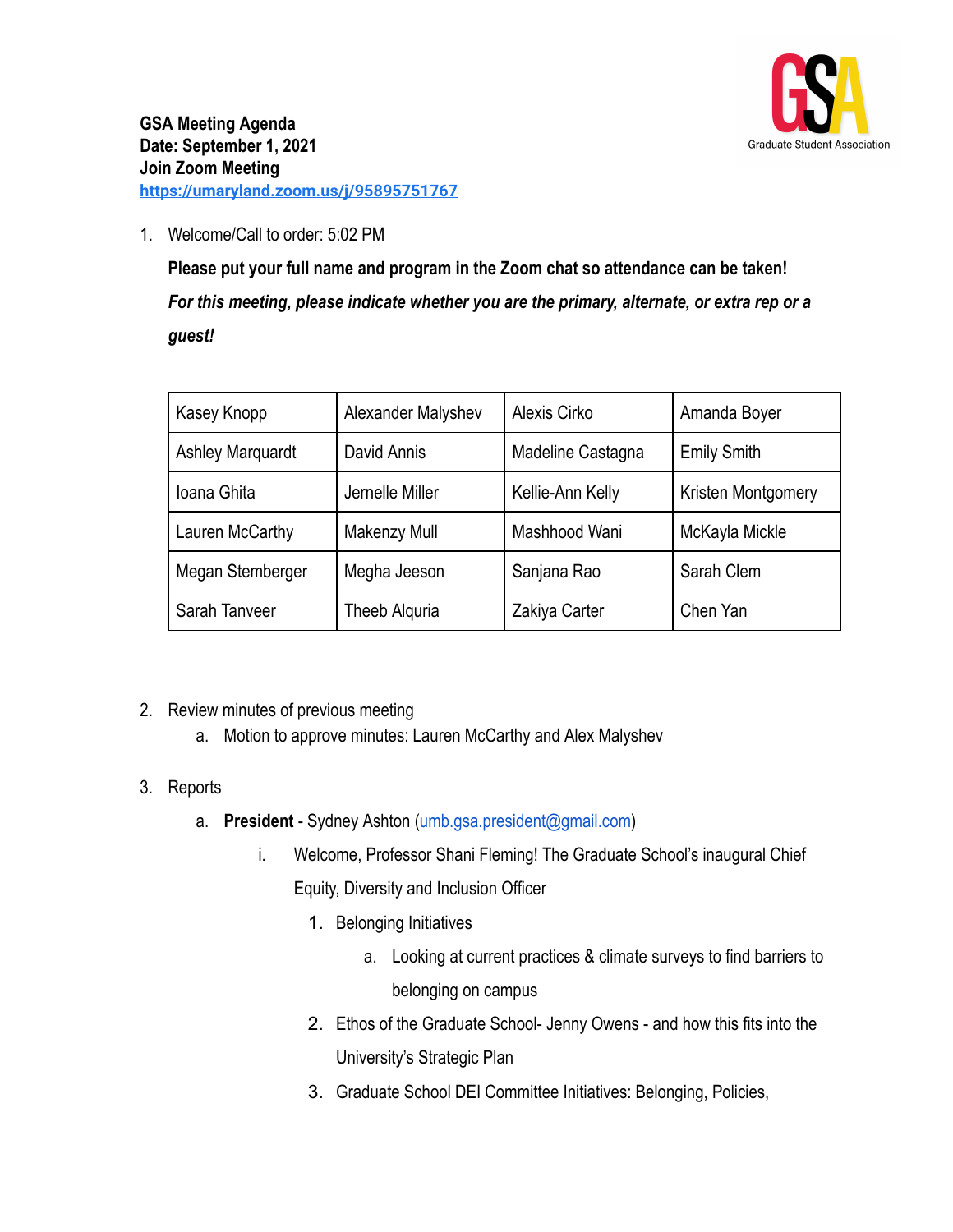Curriculum, & Recruitment and Retention

- ii. National Hispanic and Latinx Heritage Month begins September 15th!
	- 1. Sept. 15th is the anniversary of independence for Latin American countries Costa Rica, El Salvador, Guatemala, Honduras and Nicaragua. Mexico also celebrates their independence day Sept. 16 and Chile's is Sept. 18th. Read more [here](https://www.hispanicheritagemonth.gov/about/)
	- 2. Many upcoming events from the Intercultural Center in honor of this: [Latinx Faculty/Staff Social Hour](https://clbs.wufoo.com/forms/mpf5z710eiuftd/), [Latinas en Baltimore:](https://umaryland.zoom.us/meeting/register/tJ0kcOGupjMuHNMJ0DMpLkR7sgZDNd9VTOqR) A Digital [Storytelling Project](https://umaryland.zoom.us/meeting/register/tJ0kcOGupjMuHNMJ0DMpLkR7sgZDNd9VTOqR), [Inventing Latinos: Systemic](https://jhjhm.zoom.us/webinar/register/WN_qBPGCJnNRVWLFAh8VWPQrw) Racism and the Origins of [the Anti-Latino Racial Logic,](https://jhjhm.zoom.us/webinar/register/WN_qBPGCJnNRVWLFAh8VWPQrw) [Latinx Professionals](https://umaryland.zoom.us/meeting/register/tJMocO-rrjoqHNH8NDlXAIvcNIO994IDxJnh) Panel, [Latinx](https://umaryland.zoom.us/meeting/register/tJAqcu2rqD4sEtFsC0pFR3Bko5kXcgOMOY4E) [Community Social Hour](https://umaryland.zoom.us/meeting/register/tJAqcu2rqD4sEtFsC0pFR3Bko5kXcgOMOY4E)
- iii. Orientation was last week
	- 1. Thanks to all who volunteered!
- iv. Fall semester began this past Monday 8/30 for graduate students
- v. Mental Health First Aid training offered to graduate students by the Maryland Psychiatric Research Center. September 29th and 30th, either mornings (8 AM noon) or afternoons (1-5 PM) both days at the Community Engagement Center
	- 1. Teaches you how to identify, understand and respond to signs of mental illness and substance use disorders
	- 2. Register [here](https://forms.office.com/pages/responsepage.aspx?id=xYkCqkvzBEWGoz55PRzwrcEeKBSsUqNAm6GgfjJ84GFUOVZBSUQzSFZJVVRLWlZGMllQVllFWVVNSS4u)!
- vi. UM Urgent Care (Downtown campus) now accepts our Student Health Insurance Plan (SHIP)!
- b. **Vice President** Rainer Butler (umb.gsa.vp@gmail.com)
	- i. Orientation social finished up and was a success! Thanks for everyone's help!
		- 1. Next one will be winter social!!
	- ii. USGA Nothing yet. First meeting on September 8th at 5:30pm on zoom
		- 1. All meetings will be on zoom this semester I can forward meetings dates/links/ensure you get on the email list when you sign up!
		- 2. Need three people to sign up for seats (have two that have)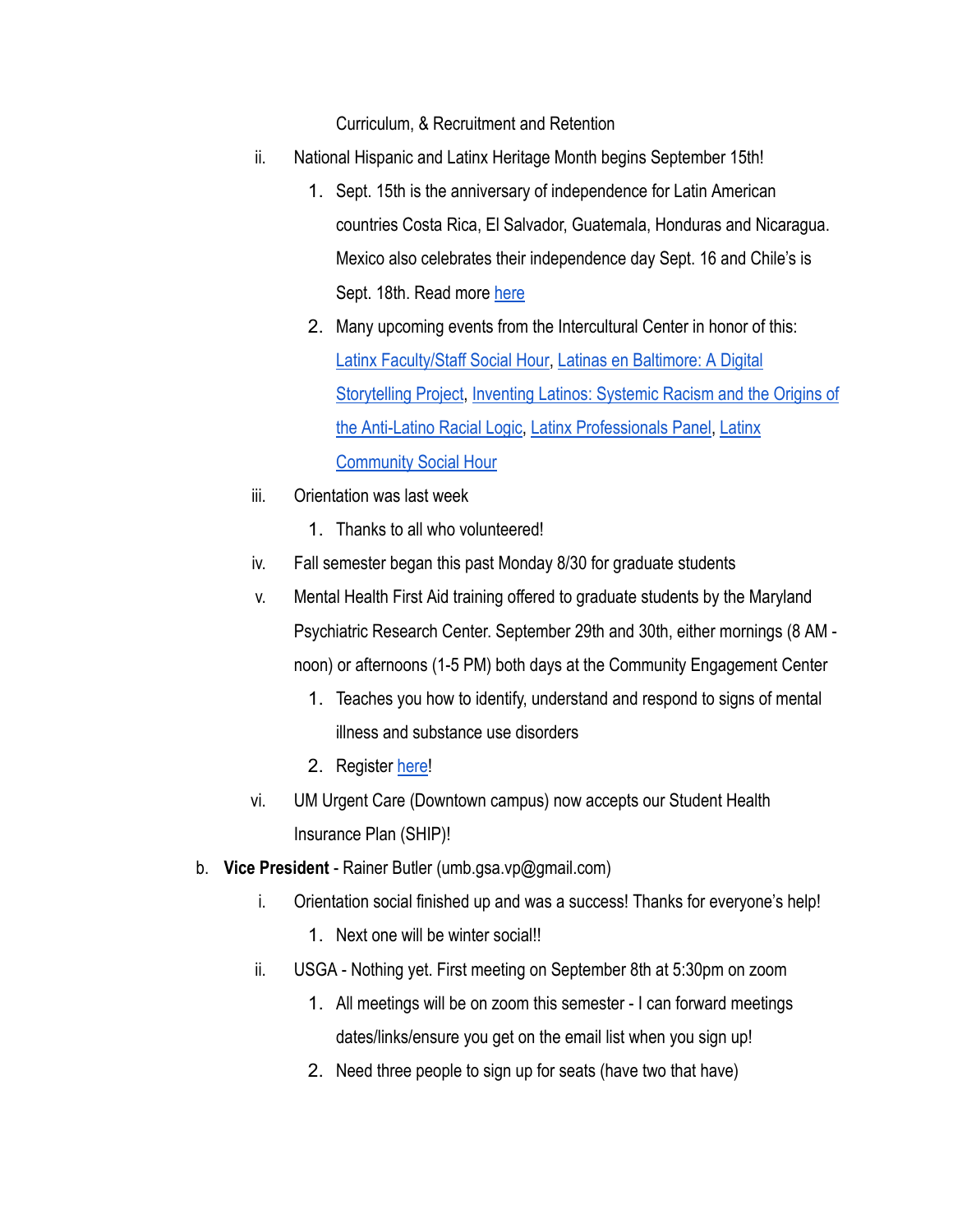- 3. Need two alternates
- c. **Treasurer** Gillian Mbambo (umb.gsa.treasurer@gmail.com)
	- i. Account Balance is \$21228.65
		- 1. Deposited \$14K into checking account
		- 2. 2020-2021 rollover: \$7228.65
	- ii. Orientation:
		- 1. Budgeted: \$17200
		- 2. Spent: \$18,558.65 (Had to pay \$1000 for 10-man staff for serving food due to COVID restrictions)
		- 3. Over budget: \$1358.65
	- iii. Pending Disbursement will go directly to student accounts
		- 1. Award Disbursement: Outstanding Rep Awards (\$100)
		- 2. Orientation Grad 101 panel and Ethics perceptors (\$650)
	- iv. Budget Proposal: \$38,968.98
- d. **Secretary** Hadley Bryan (umb.gsa.sec@gmail.com)
	- i. Sign in- please put your name, email, program, and primary/alternate/extra rep in the chat!
	- ii. 2021/2022 Subcommittee Spreadsheet- The subcommittee spreadsheet is linked here and in the chat. We need at the very least 3 representatives on each subcommittee in order for that subcommittee to "exist" according to the GSA Constitution.
	- iii. If you'd like to receive a Google Calendar invite for GSA meetings, please let me know.
	- iv. The USGA Equity Committee is looking for more members. Please let me know if you are interested in joining. You do not have to be a USGA senator to be on the Equity Committee.
	- v. NAMI at UMB is looking for e-board members. If you are interested, please fill out the following Google Form by Sept. 10

https://forms.gle/puZSaYEkMPCNVao4A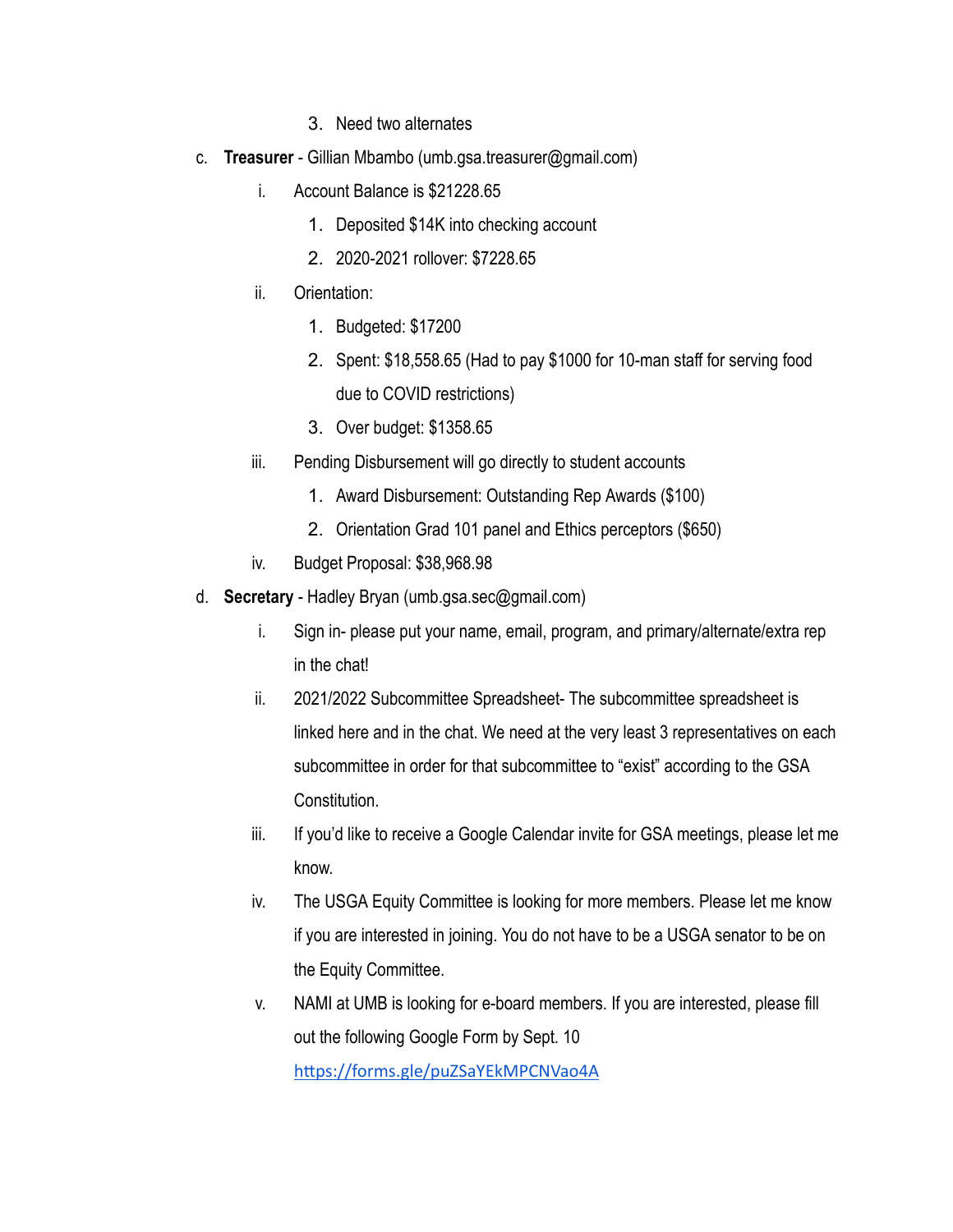- vi. The MD Psychiatric Research Center is hosting Mental Health First Aid Training September 29-30 at the Community Engagement Center. The 8 hour training is free for graduate students and certification is good for 3 years. Sign up here: [https://forms.office.com/pages/responsepage.aspx?id=xYkCqkvzBEWGoz55PR](https://forms.office.com/pages/responsepage.aspx?id=xYkCqkvzBEWGoz55PRzwrcEeKBSsUqNAm6GgfjJ84GFUOVZBSUQzSFZJVVRLWlZGMllQVllFWVVNSS4u) [zwrcEeKBSsUqNAm6GgfjJ84GFUOVZBSUQzSFZJVVRLWlZGMllQVllFWVVN](https://forms.office.com/pages/responsepage.aspx?id=xYkCqkvzBEWGoz55PRzwrcEeKBSsUqNAm6GgfjJ84GFUOVZBSUQzSFZJVVRLWlZGMllQVllFWVVNSS4u) [SS4u](https://forms.office.com/pages/responsepage.aspx?id=xYkCqkvzBEWGoz55PRzwrcEeKBSsUqNAm6GgfjJ84GFUOVZBSUQzSFZJVVRLWlZGMllQVllFWVVNSS4u)
- e. **Grad Council Rep** Nikita Aggarwal (umb.gsa.gcrep@gmail.com)
	- i. Outstanding mentor award recipient- Dr Jacques Ravel
	- ii. No Grad council meeting yet
- f. **Public Relations** Jenn Kirk (umb.gsa.pro@gmail.com)
	- i. The Grad Gazette web page is getting a makeover!
		- 1. The first issue of the grad gazette will come out on Tuesday, Sept. 7th. Every issue thereafter will come out on the first Monday of the month.
		- 2. Submit any stories or commentary for the grad gazette, by 5:00 pm the 3rd Friday of each month (i.e.  $\sim$  10 days before the issue comes out): <https://www.graduate.umaryland.edu/gsa/gazette/submit/>
		- 3. GSA Instagram/Twitter?
	- ii. Volunteer/Outreach subcommittee planning meeting TBD (2nd or 3rd week of Sept.)
		- 1. [Link to doodle poll if you want to join this subcommittee's meetings](https://doodle.com/poll/sp2wy8w6kynbnwct?utm_source=poll&utm_medium=link)
		- 2. [Link to subcommittee sign-up sheet](https://docs.google.com/spreadsheets/d/1i0KLCGADcoN_xXXSZKCarf5cBUtkC6gA4Yb3Slvn7-0/edit#gid=1132758769)
	- iii. Communications subcommittee
		- 1. Still need another GSA Rep to join. We will be doing "instagram takeovers" and writing articles for the revamped grad gazette!
		- 2. [Link to subcommittee sign-up sheet](https://docs.google.com/spreadsheets/d/1i0KLCGADcoN_xXXSZKCarf5cBUtkC6gA4Yb3Slvn7-0/edit#gid=2013564926)
		- 3. [Link to doodle poll for 1st committee meeting](https://doodle.com/poll/mzpcs7yruyuycafy?utm_source=poll&utm_medium=link) (approx 30 minutes)
- g. **Meyerhoff**

i.

h. **NOVA**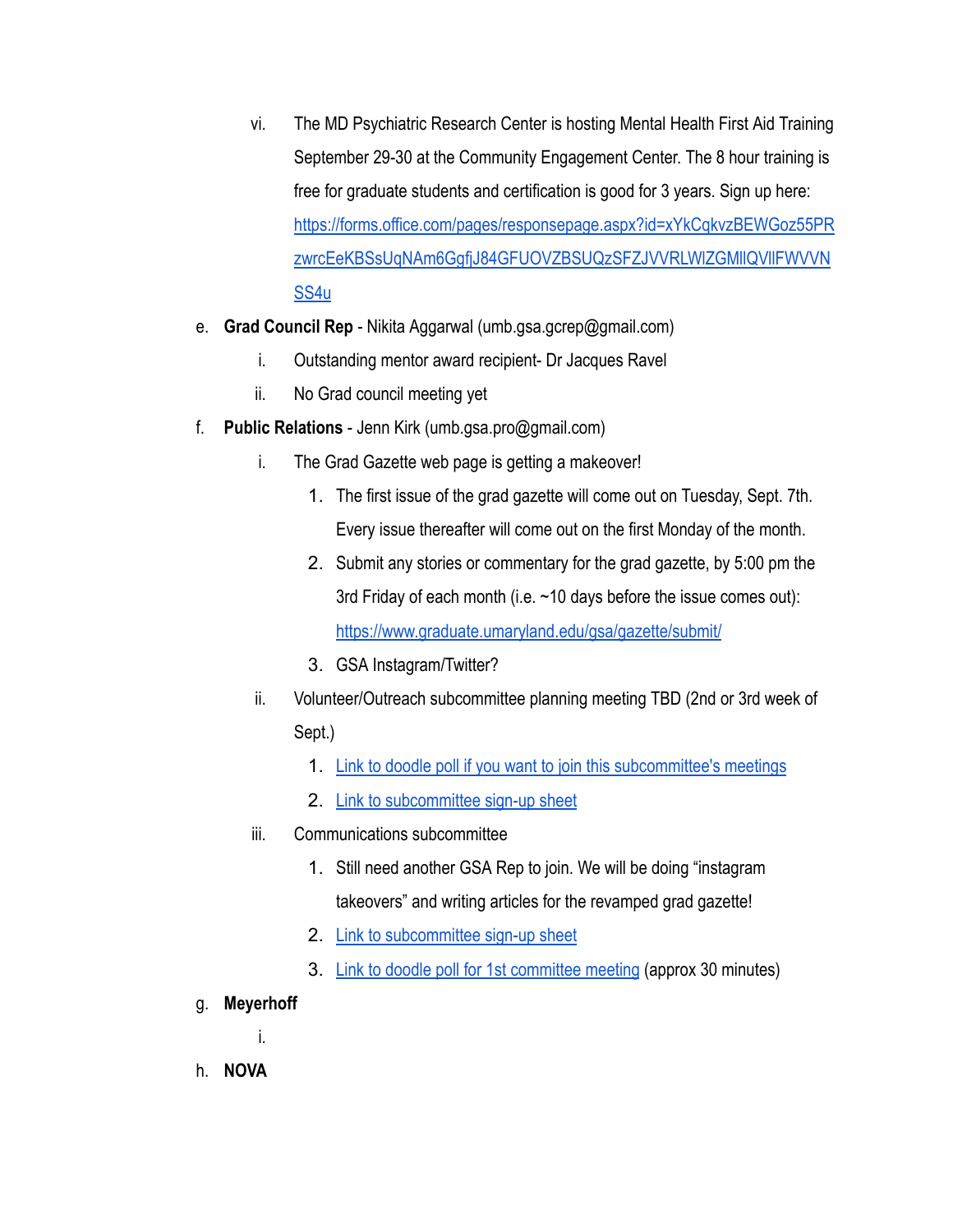- i. NOVA's Movie Night event will be on September 10th from 6-10pm! We will be screening the movie Hidden Figures. Look out for a flyer and other info to be sent out via email soon - all are welcome and encouraged to come!
- i. **Graduate School DEI Committee** Nikki Aggarwal
	- i.
- j. **Program Rep Updates/Questions/Concerns**
	- i. Cost of Attendance Issues & Graduate Student Unsubsidized Loan limits (Kasey Knopp/Jenn Kirk)
		- 1. For individual's with less financial support from family and/or living with chronic conditions the process of petitioning for an increasing the cost of living calculation can be not only burdensome, but it is also not clear.
		- 2. Several students with such situations have reported that the amount of loans they were offered this year was reduced by nearly half! It is unclear how the school makes this determination and we would like to ask for the formula or justification for the cost of living/attendance supplied by financial aid to be clarified and/or increased due to serious cost of living increases in Baltimore area.
		- 3. Sydney will follow up with Patricia Scott about these questions
		- 4. Review of the "allowed loan" equation should be included in stipend review process
- 4. Old Business:
	- a. Old announcements
		- i. Do you live in campus housing? Interested in serving as the student voice for a UMB Police campaign around UMB housing? Please let me know!
		- ii. United Students of African Descent are looking for engaged UMB students to serve on their Executive Board (Secretary, Treasurer, USGA Liaison) and to sit as members of their newly formed PanAfrican Festival Committee. Reach out to President Alicia Jiggetts [\(umaryland.usad@gmail.com](mailto:umaryland.usad@gmail.com)) for more information
		- iii. SafeRide and SafeWalk are ongoing; can request through the new "Mobile UMB" app. New signage posted throughout buildings.
			- 1. Boundaries are the same for now. They want to wait until we have the